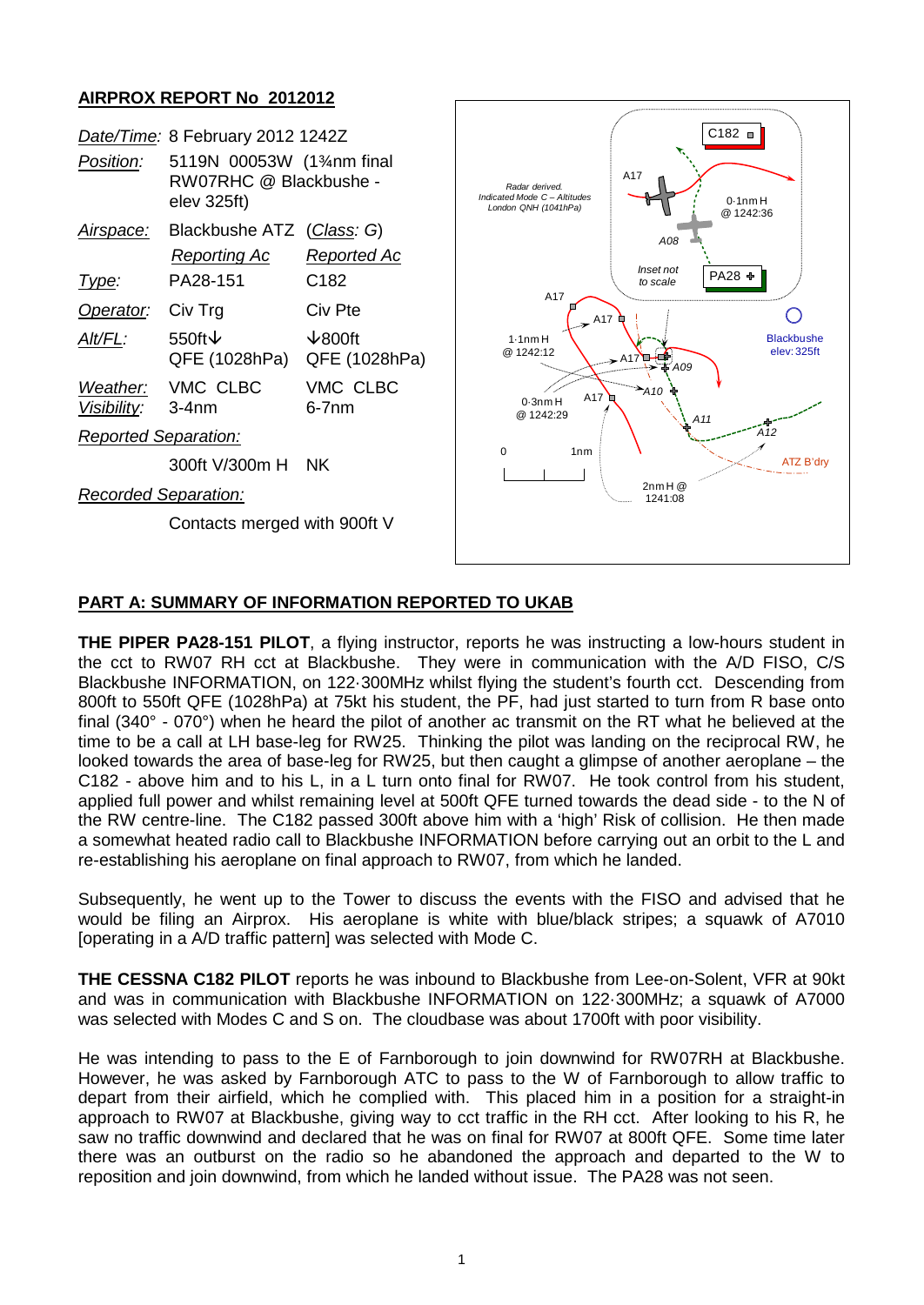Once on the ground he attempted to clarify the situation as he had no idea what had happened. Upon speaking with the Control Tower by phone, he believed he was told, incorrectly, that when he called final, there were two ac downwind; however, they were in a LH cct when the declared cct is RH for RW07. As he was on final looking to the R for traffic on a RH cct he did not see the traffic approaching from the L on a LH cct. Clearly, he did not see the PA28 but he was looking for ac approaching downwind from the R, not the L.

His aeroplane is white with blue stripes; the HISL, navigation and landing lights were on.

**THE BLACKBUSHE FLIGHT INFORMATION SERVICE OFFICER (FISO)** reports that two PA28s were flying ccts to RW07RH. The C182 pilot called for joining instructions and was advised that RW07RH was in use with 2 fixed-wing ac in the Blackbushe cct and given the QFE of 1028hPa. The C182 pilot read back the QFE and runway, he thought. [UKAB Note (1): However, the C182 pilot said RW05 not RW07.] The pilot's next call was for L base for RW05 (sic). He asked the C182 pilot his position and acknowledged his read back but he still could not see the aeroplane; the forward visibility looking to the W of the Tower was unofficially 10km+ but picking out a white ac against a grey sky is difficult. The C182 was seen just before the pilot made his final call so when the C182 pilot called final he advised him that there was one ac ahead on short final - depth perception putting the C182 behind the PA28. Apparently, the traffic ahead was not seen by the C182 pilot, but before the intentions of the C182 pilot could be clarified the PA28 pilot enquired what the C182 was doing. The PA28 pilot elected to orbit L to remain clear and the C182 pilot went around at cct height.

**ATSI** reports that the Airprox was reported to have occurred 1.7nm WSW of Blackbushe. The Blackbushe Aerodrome Traffic Zone (Class G airspace), comprises a circle radius 2nm centred on the RW07/25, except that part of the ATZ located S of the M3 motorway, from the surface to 2000ft above the aerodrome elevation of 325ft.

The PA28 was operating VFR in the RH cct for RW07 and was in receipt of a BS from Blackbushe INFORMATION on 122·300MHz. The C182 was operating on a VFR flight from Lee-on-Solent to Blackbushe and was also in receipt of a BS from Blackbushe INFORMATION on frequency 122.300MHz.

The Farnborough METARs:

1220Z 04012KT 9999 OVC016 M01/M03 Q1040= 1250Z 05011KT 9999 –SN OVC016 M00/M03 Q1040=

At 1241:00, the PA28 pilot operating in the RH cct for RW07 reported downwind for a touch and go and was instructed to report final. At 1241:08, the radar replay shows that the C182 was 2.5nm WSW of Blackbushe crossing the extended approach track for RW07RH S to N. The pilot of the C182 called Blackbushe INFORMATION and requested joining instructions. The FISO advised the pilot of the C182 that there were two fixed wing ac in the cct and that RW07 was in use, right hand.

[UKAB Note (2): The C182 pilot readback the QFE (1028hPa) "..*and runway 0-5 in use* [C182 C/S]", but the FISO did not query the incorrect readback of the RW at this point.

The C182 flew through the extended approach track for RW07RH and made a 180° R turn to position on L base. At 1242:12, the C182 pilot reported *"joining on left base for 05".* The FISO advised the pilot of the C182 that *"..we're 0-7 with a left hand circuit in use can you just say again your position",* mistakenly stating that the circuit was LH. The pilot of the C182 replied that he was *"to the left of the..05 runway".* At 1242:12 the C182 was on left base with the PA28 on right base. At 1242:29 the C182 turned onto final for RW07 from left base indicating 1700ft as the PA28 turned onto final from right base at 900ft. The two ac were 0.3nm apart. As the two ac established on final their tracks converged; the C182 at 1700ft and the PA28 at 800ft.

The written report from the FISO stated that he was not visual with the C182 until just before the pilot called on final. When the C182 pilot reported final the FISO advised that there was cct traffic ahead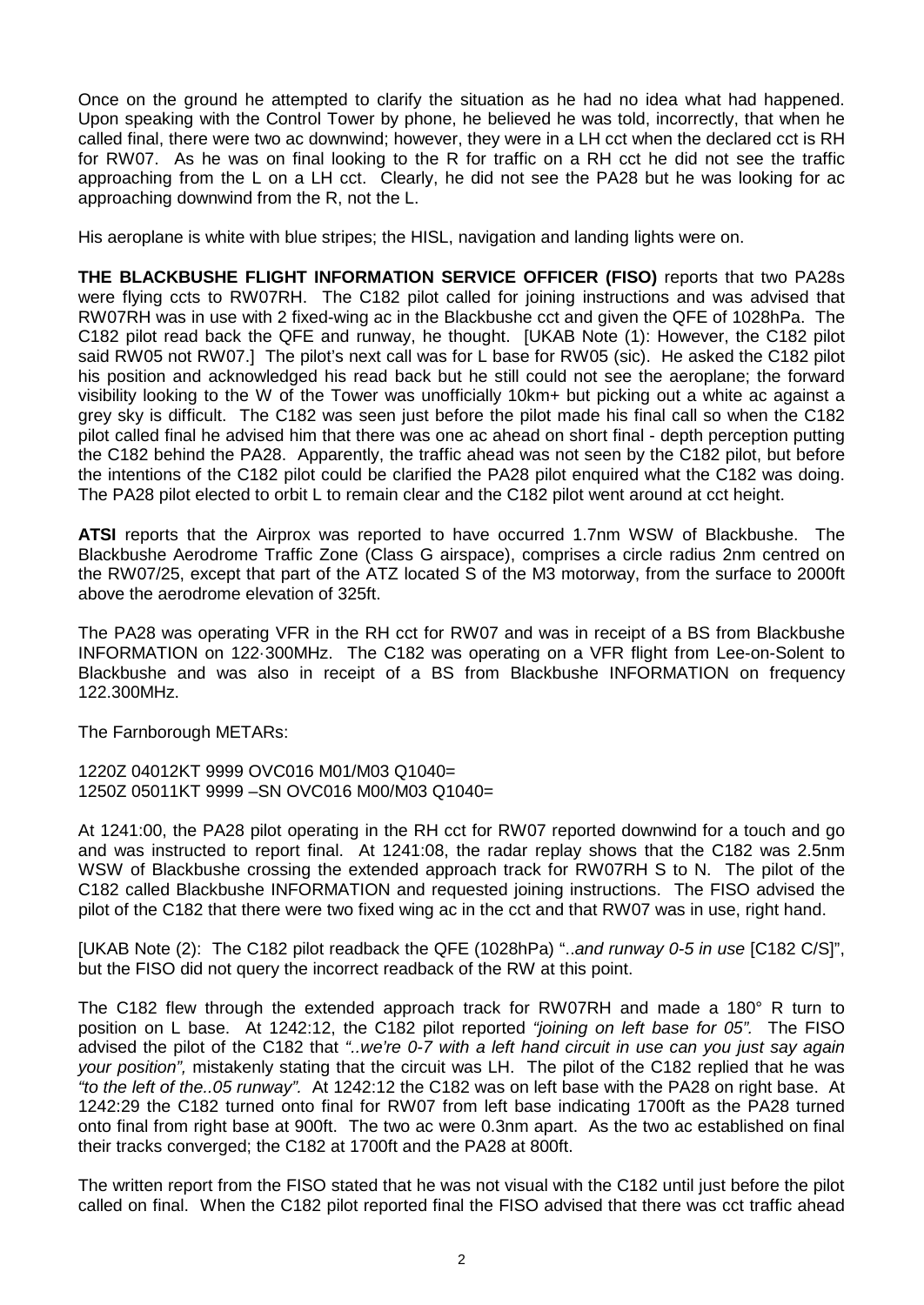short final (the C182 appeared to the FISO to be behind the PA28). The pilot of the PA28 made a transmission expressing extreme concern at the proximity of the C182 and advised INFORMATION that he was orbiting at the upwind end of the runway. The report from the pilot of the C182 stated that he was unaware of the presence of the PA28 until the transmission from the pilot.

As both flights were VFR in Class G airspace, the pilots of both ac were ultimately responsible for collision avoidance.

The Manual of Flight Information Services, CAP410 Part B, Chapter 1, Page 1, Paragraph 7.4 states:

'Joining circuit

Landing direction and traffic information on known traffic flying within the ATZ and the immediate surrounding local area is normally passed when the aircraft is still some distance away from the ATZ. This enables the pilot to determine if it is safe to proceed with the flight as planned and to intelligently position the aircraft in relation to other aircraft in the circuit pattern. FISOs are not to instruct pilots to join the circuit at a particular position. Furthermore, FISOs may not allocate a landing order, e.g. 'Report final number 3'. The pilot must be told that there are two aircraft ahead in the circuit and it is up to the pilot to position himself accordingly.'

The FISO advised the pilot of the C182 that there were two fixed wing ac in the RH cct for RW07 and expected that the C182 pilot would position appropriately in the RH cct. Although the FISO subsequently misstated the cct direction as left-hand, the C182 pilot had already positioned on L base at that time so it is unlikely that this contributed to the Airprox. The Airprox occurred on final approach to Blackbushe, within the ATZ, when the pilots of both ac established on final at the same time from opposite base-legs, 900ft apart. The pilot of the C182 was advised by the Blackbushe FISO that there were two fixed wing ac in the RH cct. The pilot of the C182 did not conform to the established traffic pattern and positioned on L base.

As both ac were in Class G airspace, the pilots of both ac were ultimately responsible for collision avoidance. The pilot of the PA28 was concerned about the position of the C182 and took action to avoid it. The pilot of the C182 was unaware of the presence of the PA28 until the Airprox had occurred.

## **PART B: SUMMARY OF THE BOARD'S DISCUSSIONS**

Information available included reports from the pilots of both ac, transcripts of the relevant RT frequency, radar video recordings, a report from the FISO involved and a report from the appropriate ATC authority.

When the C182 pilot called Blackbushe INFORMATION he asked for joining instructions; however, FISOs are not permitted to issue 'instructions' to pilots in the air and the FISO passed the essential information needed - that there were two fixed wing ac already in the cct and that RW07 was in use, with a right hand pattern. Nevertheless, the GA Member opined that the C182 pilot did not assimilate this from the FISO's transmission, nor scan for and locate the ac reported to be in the cct, instead joining from the opposite direction contrary to the Rules of the Air. The Board discussed whether the FISO had 'painted' a correct and satisfactory picture of the cct for the C182 pilot and whether the FISO should have added that the two ac already established in the pattern were 'ahead' in the cct. Controller Members who also undertake FISO duties opined that the difference between offering sufficient succinct information to be helpful to the pilot and not making it sound like an instruction can sometimes be difficult. In these circumstances, it would have been reasonable for the FISO to add that the two ac in the cct were ahead of the C182. Nevertheless, Members concluded the information provided was sufficient and it should have been evident to the C182 pilot that he would be joining an established RH traffic pattern with 2 other ac already circuiting, which he had to acquire visually and fit in with appropriately.